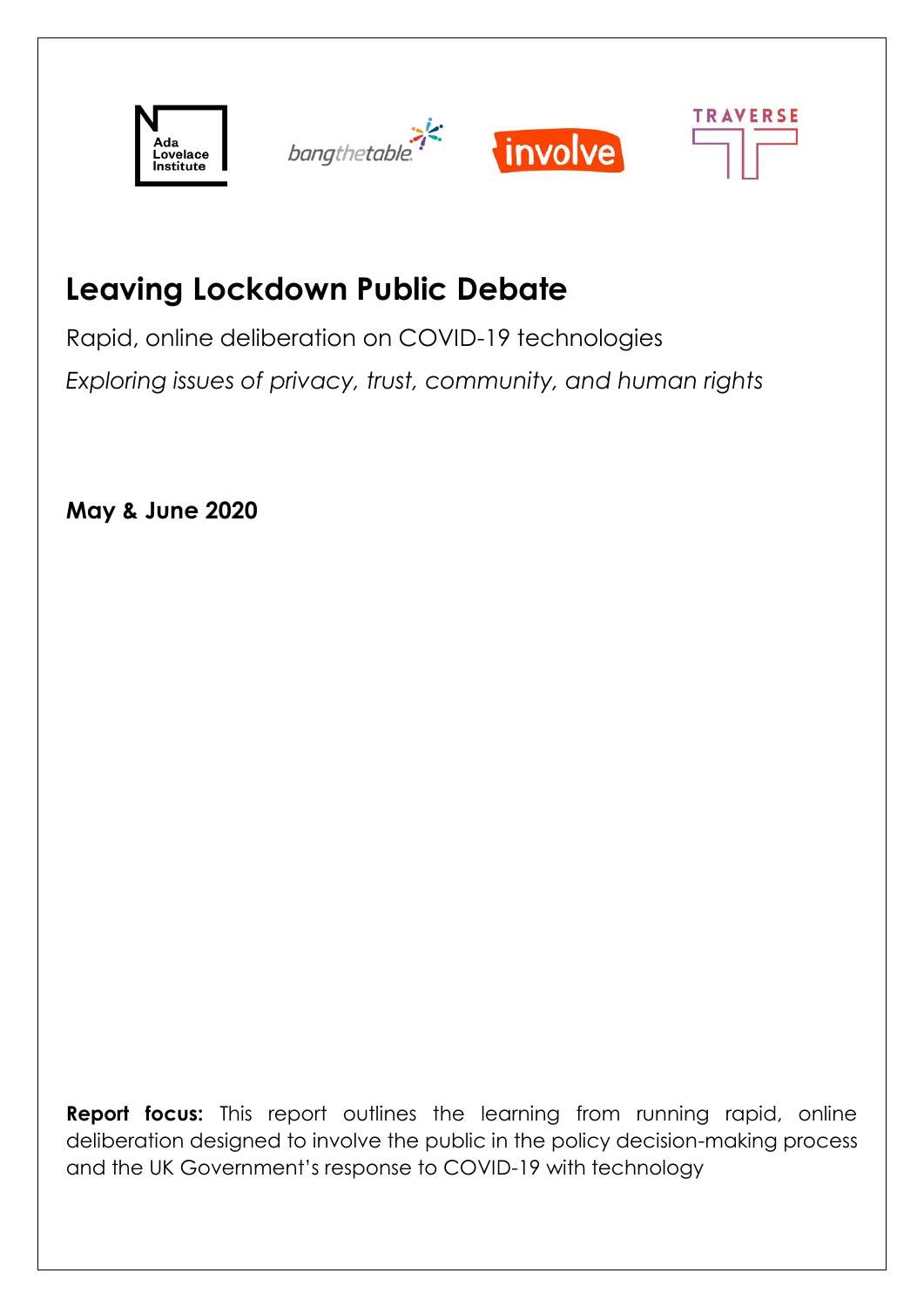# **Contents**



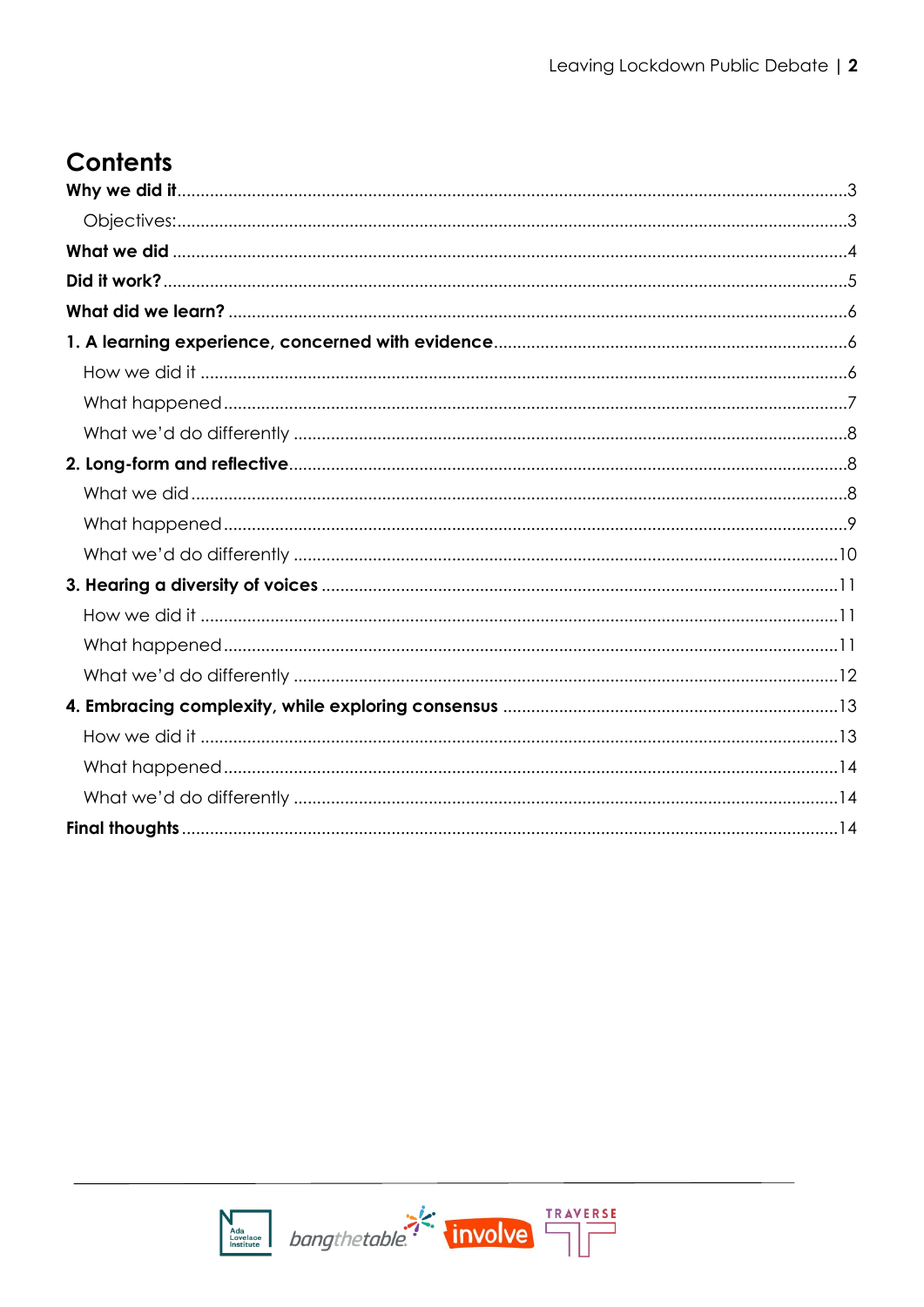## <span id="page-2-0"></span>**Why we did it**

When the UK Government responded to the COVID-19 pandemic by instituting a lockdown in March 2020 this marked one of the most abrupt changes of public policy in a generation.

In times of crisis, when decisions are being taken quickly, and the world is changing rapidly around us, public involvement is more important than ever. While it may feel more challenging to achieve in the circumstances of lockdown, it is possible, and deeply needed. As engagement practitioners and researchers, we have seen first-hand the value of involving the public in policy decision-making, yet while the country was in lockdown and traditional methods for public deliberation were not possible, the process needed a rethink.

And so four organisations - Traverse, Ada Lovelace Institute, Involve and Bang the Table - came together to trial a new model of rapid, online deliberation that would enable citizens to feed in to the development of policy for moving out of lockdown.

We called it the **#LockdownDebate** and set four ambitious objectives for the project.

## <span id="page-2-1"></span>**Objectives:**

- 1. **Influencing research content** through defining the questions that need to be explored to help inform the design of policy around contact tracing
- 2. **Generating timely research data** and contributing to the evidence base on public perceptions and values in relation to contact tracing in time to inform policy making and desian
- 3. **Influencing research strategy** through demonstrating to research commissioners that inclusive, deliberative research can be done online and alongside the development of policy
- 4. **Testing and learning** from an approach to conducting deliberation online, asynchronously, and under shorter timescales than typical deliberation.

This document focuses on objectives three and four. It captures our learning about the process and we hope it will inform practice through the remainder of the pandemic and beyond.

The Ada Lovelace Institute will be publishing more about objectives one and two, and an analysis of our findings.



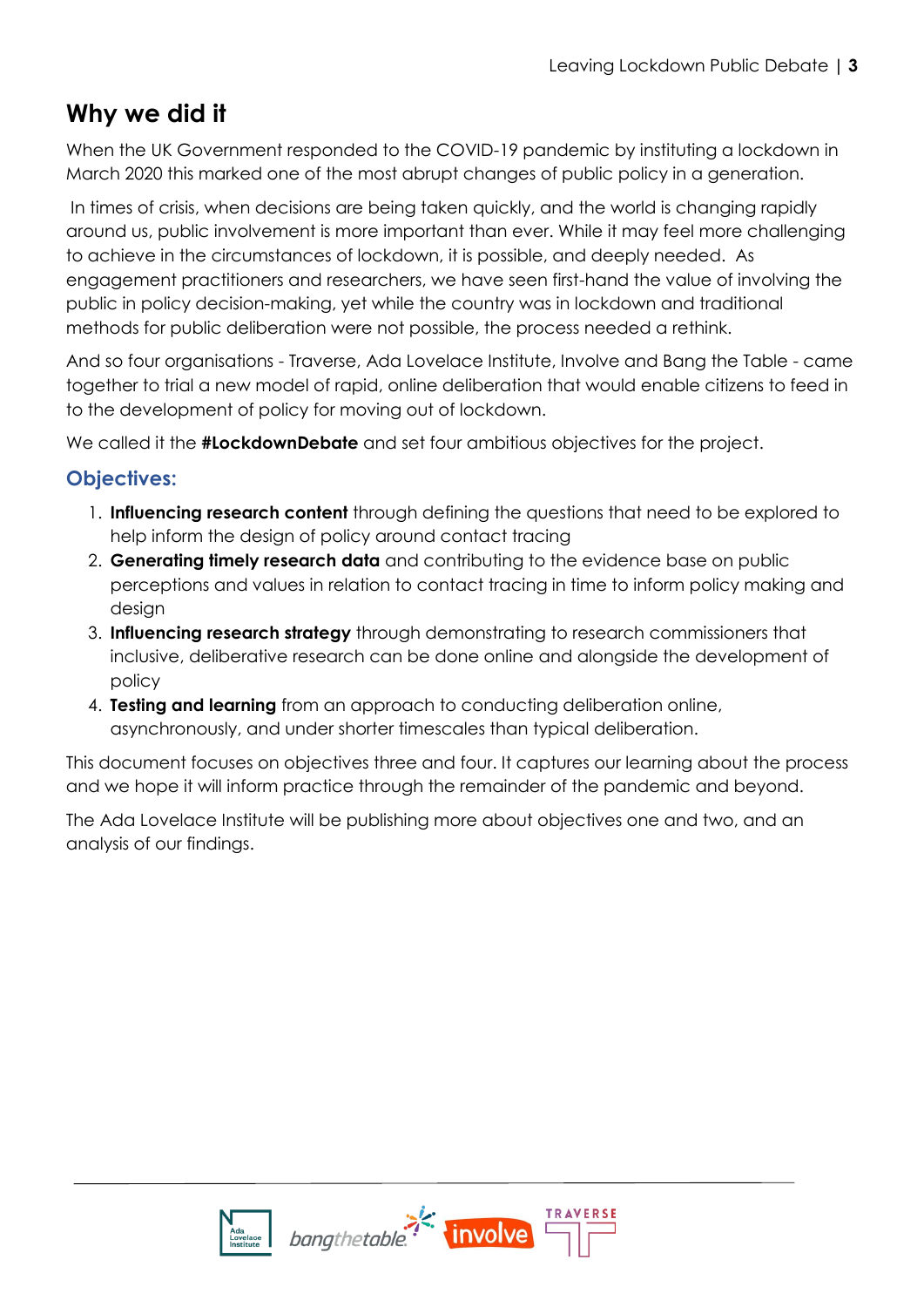<span id="page-3-0"></span>



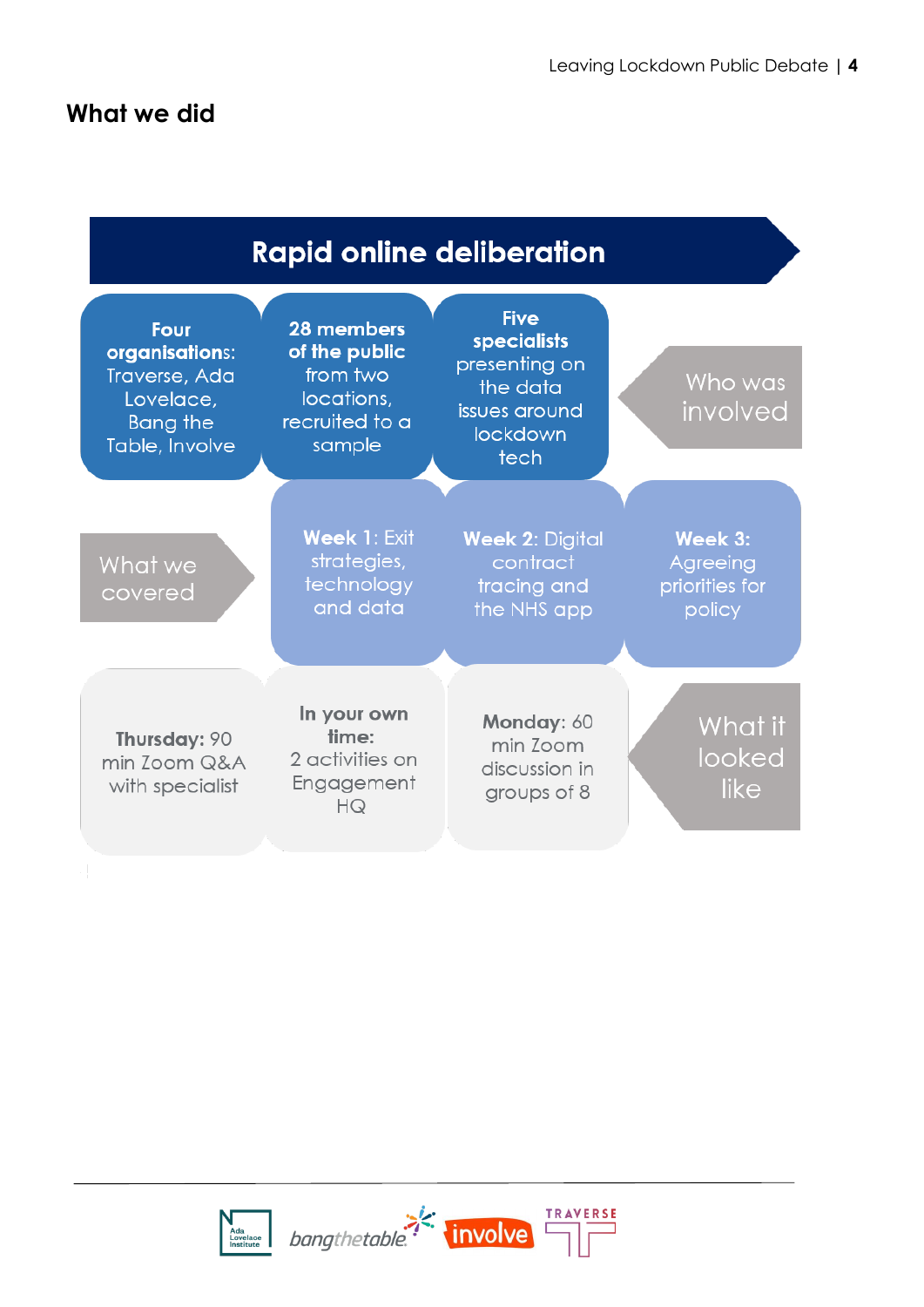## <span id="page-4-0"></span>**Did it work?**

At the start of the project we identified that we wanted to do inclusive, public, deliberative engagement, online, as rapidly as the policy developing in response to COVID-19 during lockdown.

Our first test was simply: could be done? And our first finding was: **yes, it is possible**.

#### **Was it inclusive?**

Up to a point. We recruited members of the public from two locations, one urban and one rural, in line with a nationally reflective sample for key demographics. However, we did not have the resources to involve anyone who wasn't already online.

#### **Was it deliberative**?

While there are many limitations, caveats, lessons, and improvements for next time, overall, we were really pleased with the quality of the conversations between participants. It felt like a very different process, but still a deliberative one.

#### **Did it work online**?

At no point did any of the project team, the specialists, or the participants, meet in person. The entire dialogue was organised and conducted online using off-the-shelf tools that were inexpensive to set up and easy to use, a mix of Zoom for video calls and Engagement HQ, an online platform.

#### **Was it as rapid as policy?**

We went from idea to findings in 10 weeks. However, as you'll see below, one limitation we found was that information from Government simply wasn't available quickly enough to feed in to the discussions. By running this process independently, we were able to be completely transparent, which would not have been possible had we worked directly with Government and had access to information not in the public domain.



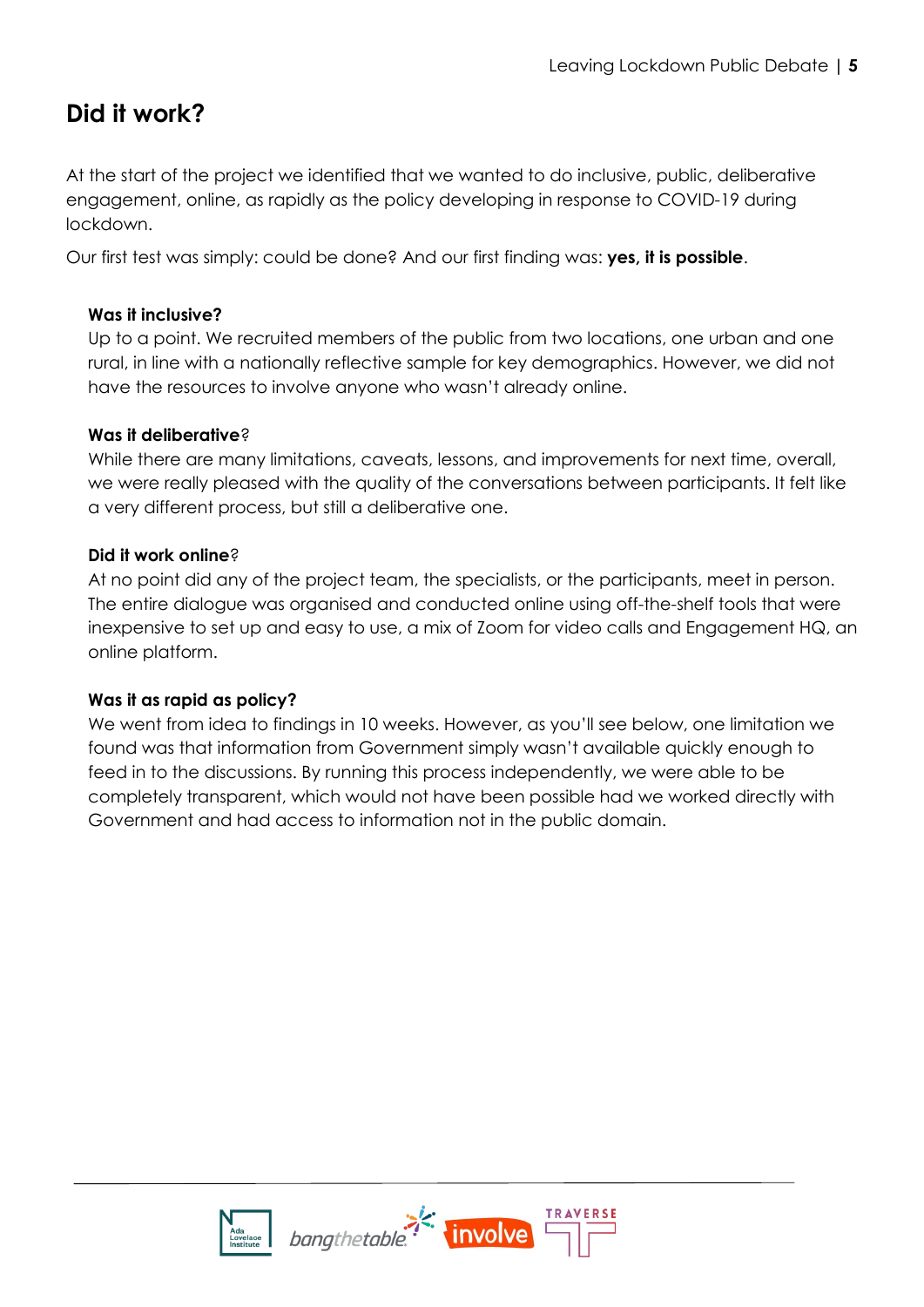## <span id="page-5-0"></span>**What did we learn?**

Deliberation is an approach to research and engagement that focuses on enabling constructive discussions about a complex topic, with scope for those involved to ask questions, explore their feelings and potentially change their minds. 1

## <span id="page-5-1"></span>**1. A learning experience, concerned with evidence**

In a deliberative process, it's crucial that participants can access accurate information about the topic at hand, presented in an accessible format without bias. The involvement of experts is a key part of this, allowing participants to directly question the information they are given.

## <span id="page-5-2"></span>**How we did it**

### **In each week of the project we held a 90 - minute session where one or two subject experts spoke for 10 minutes. The remainder of the time was used to answer questions from participants.**

During these sessions, participants used the Zoom chat function to ask questions. One team member reviewed the questions as they came in, grouped them into themes, and then posed the questions to the guest speakers, allowing us to cover more ground with the questions.

Using the chat function also meant all participants could participate – not just those who were confident speaking aloud, and grouping questions also meant the Q&A wasn't dominated by a small number of enthusiastic individuals. It also resulted in the participants interacting with each other via the chat function, building on each other's questions and then also the answers provided by the guest speakers.

| <b>Expert speakers by week</b>                              |                                                                                                                                                         |                                                                                             |  |
|-------------------------------------------------------------|---------------------------------------------------------------------------------------------------------------------------------------------------------|---------------------------------------------------------------------------------------------|--|
| Week 1 - Exit<br>strategies,<br>technology & data           | Week 2 - Digital contract tracing<br>& the NHS app                                                                                                      | Week $3 -$ Agreeing<br>priorities for policy                                                |  |
| <b>Carly Kind,</b><br>Director of Ada<br>Lovelace Institute | <b>Professor Michael Parker</b><br>Director of the Wellcome Centre<br>for Ethics and Humanities, and<br>the Ethox Centre at the University<br>of Oxford | <b>Dr Natalie Banner</b><br>Lead for Understanding<br>Patient Data at the<br>Wellcome Trust |  |
|                                                             | <b>Peter Wells</b><br>Specialist in data and<br>technology policy                                                                                       | <b>Renate Samson</b><br>Senior Policy Advisor at the<br>Open Data Institute                 |  |

<sup>1</sup> For a simple overview of deliberation see: *[https://www.involve.org.uk/resources/knowledge](https://www.involve.org.uk/resources/knowledge-base/what/deliberative-public-engagement)[base/what/deliberative-public-engagement](https://www.involve.org.uk/resources/knowledge-base/what/deliberative-public-engagement)*

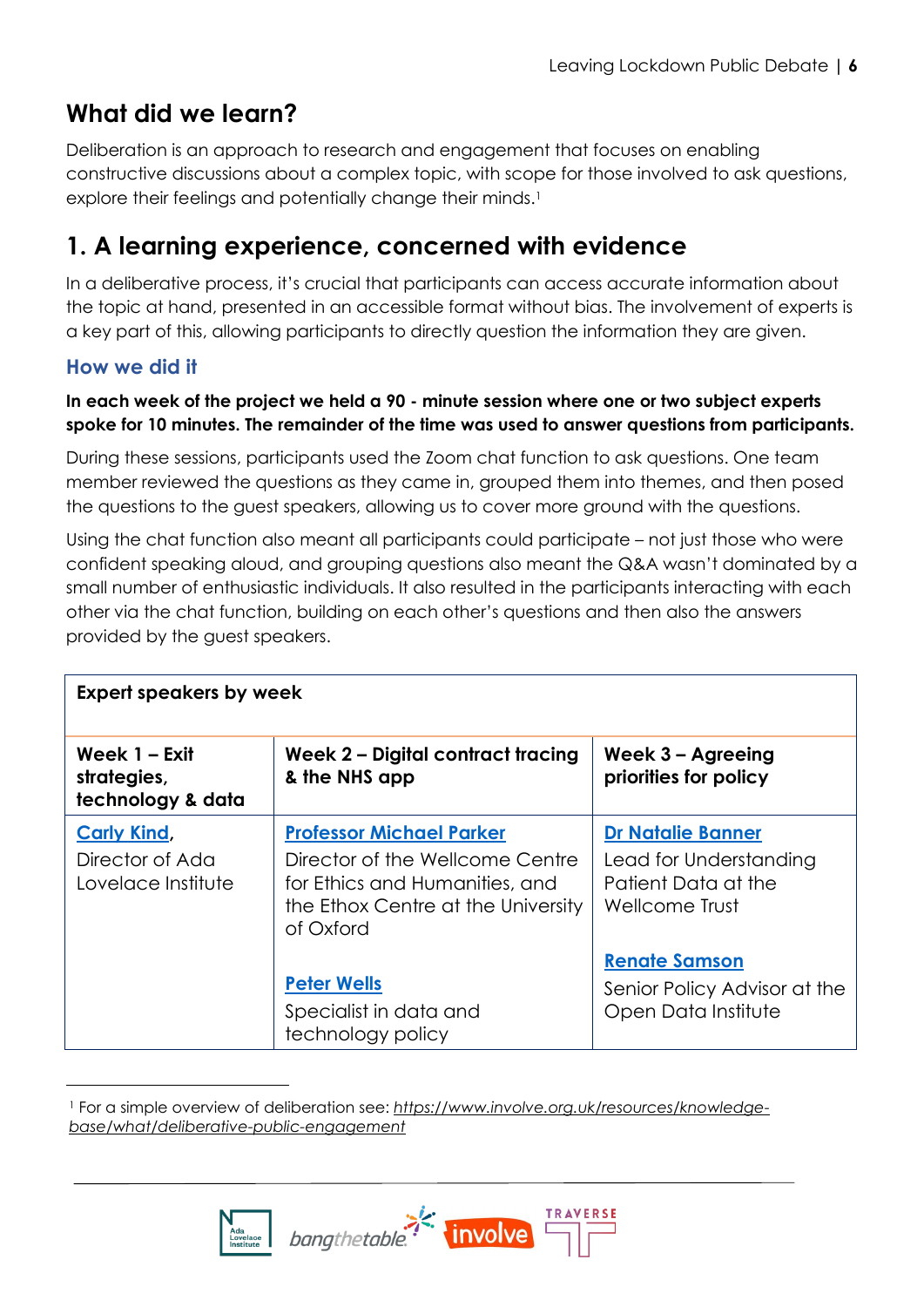In weeks one and two participants could also post questions on the online platform (Engagement HQ – a closed platform where participants could access materials and take part in activities throughout the project), however there was limited use of this feature. This may have been improved with more timely responses from specialists via the online platform, but achieving that was outside the scope of the project. Some feedback also suggests that participants preferred the personal aspect of questioning a specialist in real time.

All slides and video recordings were made available to participants on the online platform after the session. Between sessions, 27 participants downloaded at least one document from the platform.

## <span id="page-6-0"></span>**What happened**

At the end of the project 18 of the 19 participants who gave feedback agreed that the information presented was clear and easy to understand. In comments, some participants suggested that having the information, or at least the topics, in advance would have allowed them to engage better; time to 'mull it over' as one put it.

We also asked participants at the beginning and end of the project how well informed they felt about the contact tracing app which was the subject of much of the discussion.



As you can see in the chart, participants tended to feel less informed after the project. In our experience, participants usually leave a deliberative process feeling more informed about the subject matter. One challenge working solely online is that it is more challenging to check participants' understanding of the information they are absorbing – in a face-to-face setting it's easier to pick up on non-verbal clues when participants aren't feeling confident. However, in this case, we think that reason behind this is also likely to be the overall uncertainty of the subject matter; the more they learned, the more they realised the questions they had couldn't be answered. This point relates to several key questions raised by participants which we were simply unable to answer due to the nature of the topic, for example the success of the contact tracing app trial on the Isle of Wight has not been made public to date.

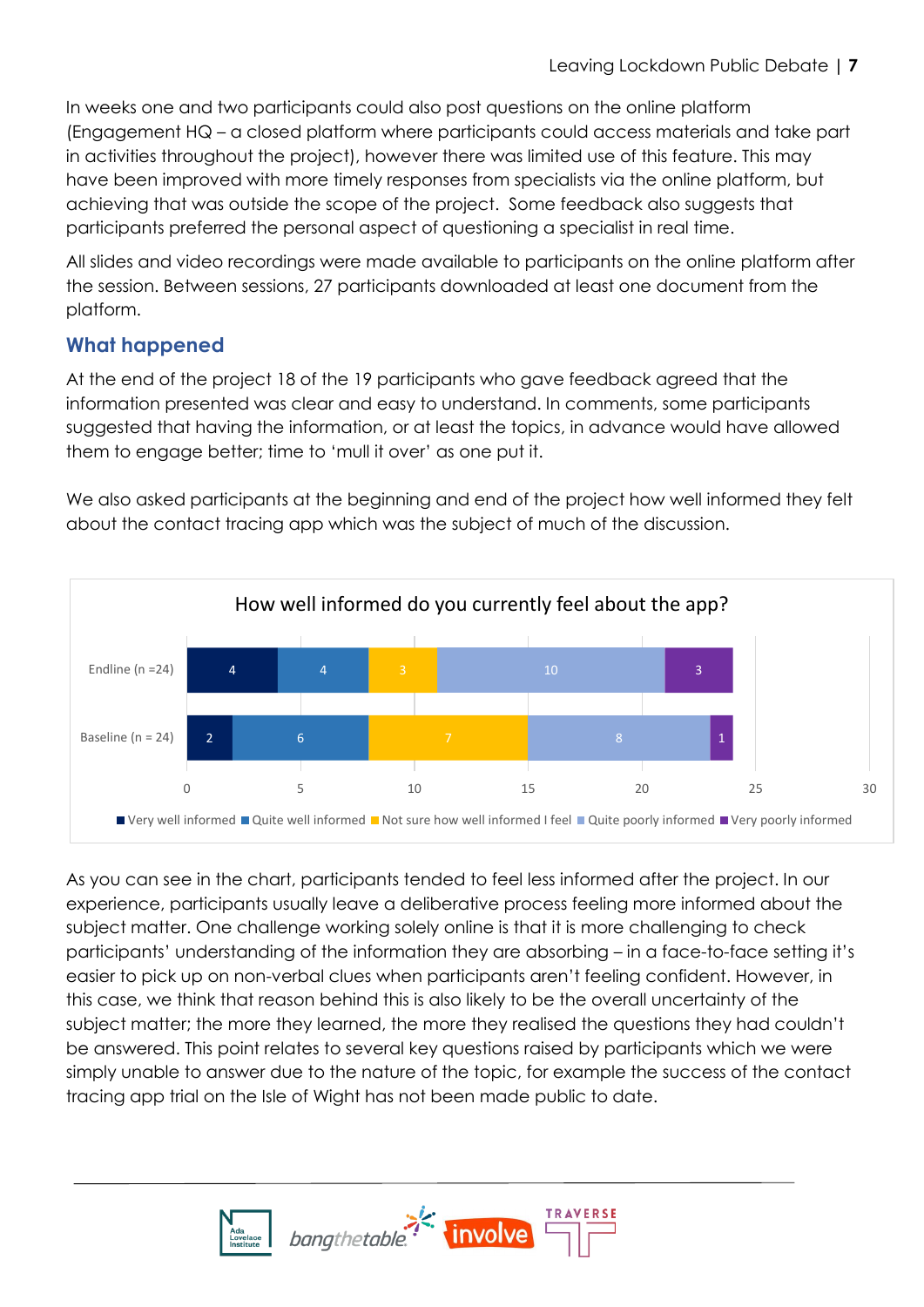#### **This was a limitation of working in such a rapidly evolving policy area.**

Despite this, participants felt that working on a 'live' issue was a positive:

*"All in all, it was a really positive experience - and I think made more fascinating by the fact the response to COVID crisis evolved quite dramatically over the three weeks." Participant feedback*

#### <span id="page-7-0"></span>**What we'd do differently**

- Circulate presentations in advance of plenaries, to allow participants more time to review, while recognising that not everyone will choose to do so and still covering it in the sessions.
- Dedicate more resource to responding to participant questions on the online platform.
- Create short videos with information about the subject matter, quizzes and other simple activities to check understanding. This would enable participants to undertake more selfdirected learning, rather than the information only being shared via plenary sessions. It would also help monitor their level of understanding of the subject.
- With more time, we would have more fully realised the benefits of Engagement HQ, and integrated it with Zoom to give participants a more seamless technical experience.

## <span id="page-7-1"></span>**2. Long-form and reflective**

Deliberative processes involve the development of views over time, to get beyond initial, surface reactions. Our process needed to give our participants the time to reflect.

### <span id="page-7-2"></span>**What we did**

Across the three weeks, participants dedicated around 10 hours to the project, comparable with the common practice of meeting participants over two Saturdays.

We decided that we would run the seven groups sessions over Zoom, as this didn't require participants to



sign up for an account, and we anticipated that at least some of the participants would have had experience of using it previously. It was also important for us to be able to see a video gallery of all participants, and to be able to use chat and polling functions.

To ensure security, we only circulated the joining link the day of the session, required a password for the meeting, and chose waiting room functionality to make sure all participants joining were those who were confirmed as participating. We had no reported security issues during the course of the project.

We used a range of tools through the project to capture views in different ways. We were particularly keen to explore the impact of a mix of synchronous (everyone participating at the same time, e.g. video chat) and asynchronous (interreacting in your own time, e.g. an online forum) activities. We wanted to understand whether a combination of these approaches would enable participants to reflect and further develop their views in their own time and result

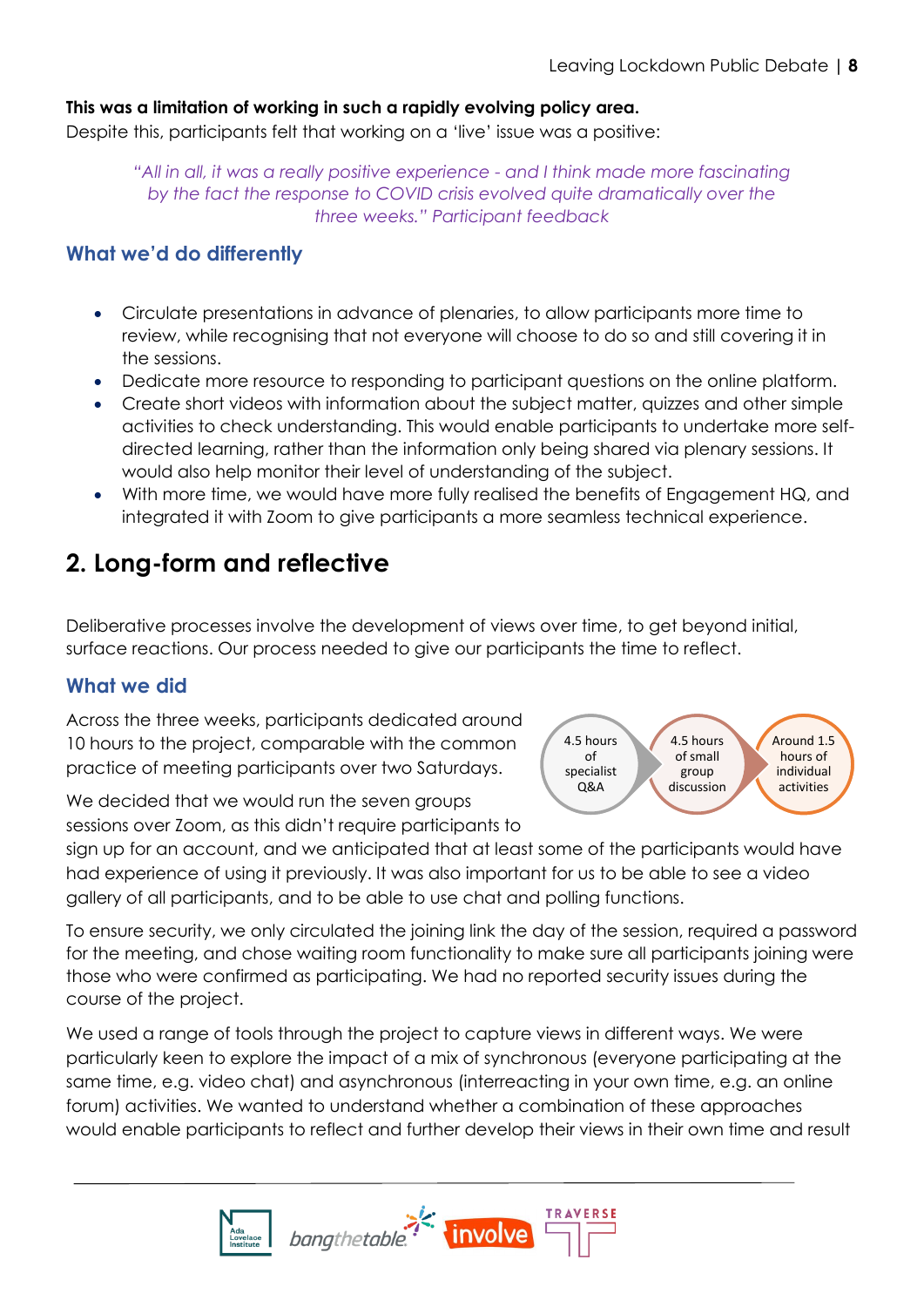in a higher quality of deliberation. In addition, we wanted to understand the impact of conducting deliberation over a number of short sessions rather than a typical day-long event.

We used Bang The Table's platform, Engagement HQ, to build a microsite for the project. We created this as a closed platform, meaning that participants had to register to see the content and complete activities. Participants received a link and instructions to access the platform, but were not additionally incentivised to complete these activities.

| <b>Activities run via Engagement HQ</b>                                                                                                                                                                                                                                                                                                                           |                                                                                                                                                                                                                   |                                                                                                                                                                                                                                    |  |
|-------------------------------------------------------------------------------------------------------------------------------------------------------------------------------------------------------------------------------------------------------------------------------------------------------------------------------------------------------------------|-------------------------------------------------------------------------------------------------------------------------------------------------------------------------------------------------------------------|------------------------------------------------------------------------------------------------------------------------------------------------------------------------------------------------------------------------------------|--|
| Week 1                                                                                                                                                                                                                                                                                                                                                            | Week 2                                                                                                                                                                                                            | Week 3                                                                                                                                                                                                                             |  |
| <b>Ideas board</b> - asking<br>participants to share ideas<br>for how they could see<br>friends and family safely<br>(31 ideas posted by 26<br>contributors, 20 comments<br>and 42 likes)<br><b>Journal activity</b> - asking<br>participants to share their<br>experience of life in<br>lockdown (14 submissions)<br><b>Baseline survey (23)</b><br>respondents) | Poll on contact tracing<br><b>app</b> (23 respondents)<br><b>Journal activity</b> - asking<br>participants to share<br>whether they had<br>agreed or disagreed<br>with the speakers in<br>week 2 (15 submissions) | <b>Ideas board</b> - asking<br>participants to share<br>questions for the Isle of<br>Wight contact tracing app<br>trial (22 ideas in week 3)<br><b>Endline survey (24)</b><br>respondents)<br>Feedback survey (19)<br>respondents) |  |

## <span id="page-8-0"></span>**What happened**

Overall, participants felt that they had time during the process to contribute their views.



We asked participants a series of questions in the feedback form to understand their experience of the different methods we used during the debate, and perhaps unsurprisingly we heard a variety of different perspectives. The majority expressed a preference for the group discussion sessions but others expressed preference for some of the other options - three preferred sharing their ideas via the online platform and one expressed a preference for using Zoom's chat function for Q&A during the plenary session. Four expressed no preference. We

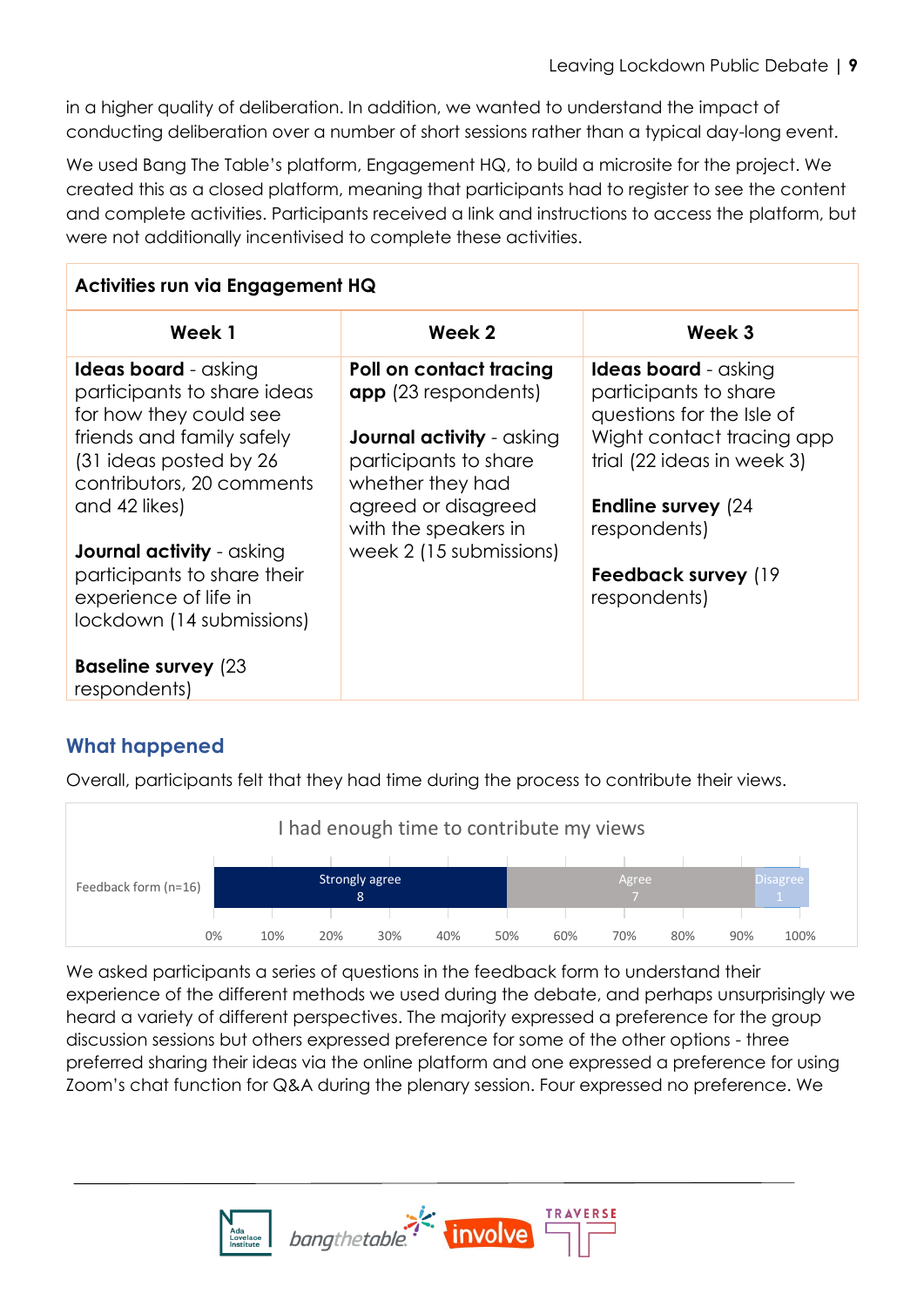believe that the variety helped to support participant engagement and retention, as in this response to the question:

*"Able to use chat in a multiple of ways, able to review speakers/presentations, able to get instant feedback in the form of polls, process being transparent and inclusive." (Participant feedback)*

## <span id="page-9-0"></span>**What we'd do differently**

- **Extend the group discussion sessions from 60 to 90 minutes.** We designed the small group discussions to last for one hour, as initially we thought longer would be too much to ask of participants. However, where in-person you might have a robust conversation within 60 minutes, online you need that little bit more time for participants to start engaging with each other. Some participants also told us they would have preferred longer discussion sessions as they were only just "getting into it" when we had to end the session. We recommend a 90-minute session to cover one or two prompts, without a break. We didn't do this, but you could run two 90 minute sessions with a break in the middle. We think that just over three hours is the longest you can reasonably ask people to sit on a Zoom call.
- **Add a chat forum to the online platform.** We didn't add a chat forum to the Engagement HQ platform due to the short time-frame of the project. However, this might have been useful to build relationships between participants, further enable reflective discussion, and support retention (especially for longer running projects).
- **Run telephone interviews**. Initially we had planned to conduct telephone interviews with half of the participants to promote further reflection, and capture more in-depth views. However, time and budget didn't allow for this. In retrospect, this would have also provided a good opportunity to both test whether there were any aspects of the process which weren't working for individuals, and to ensure we had captured views from those who were less confident online.



bangthetable.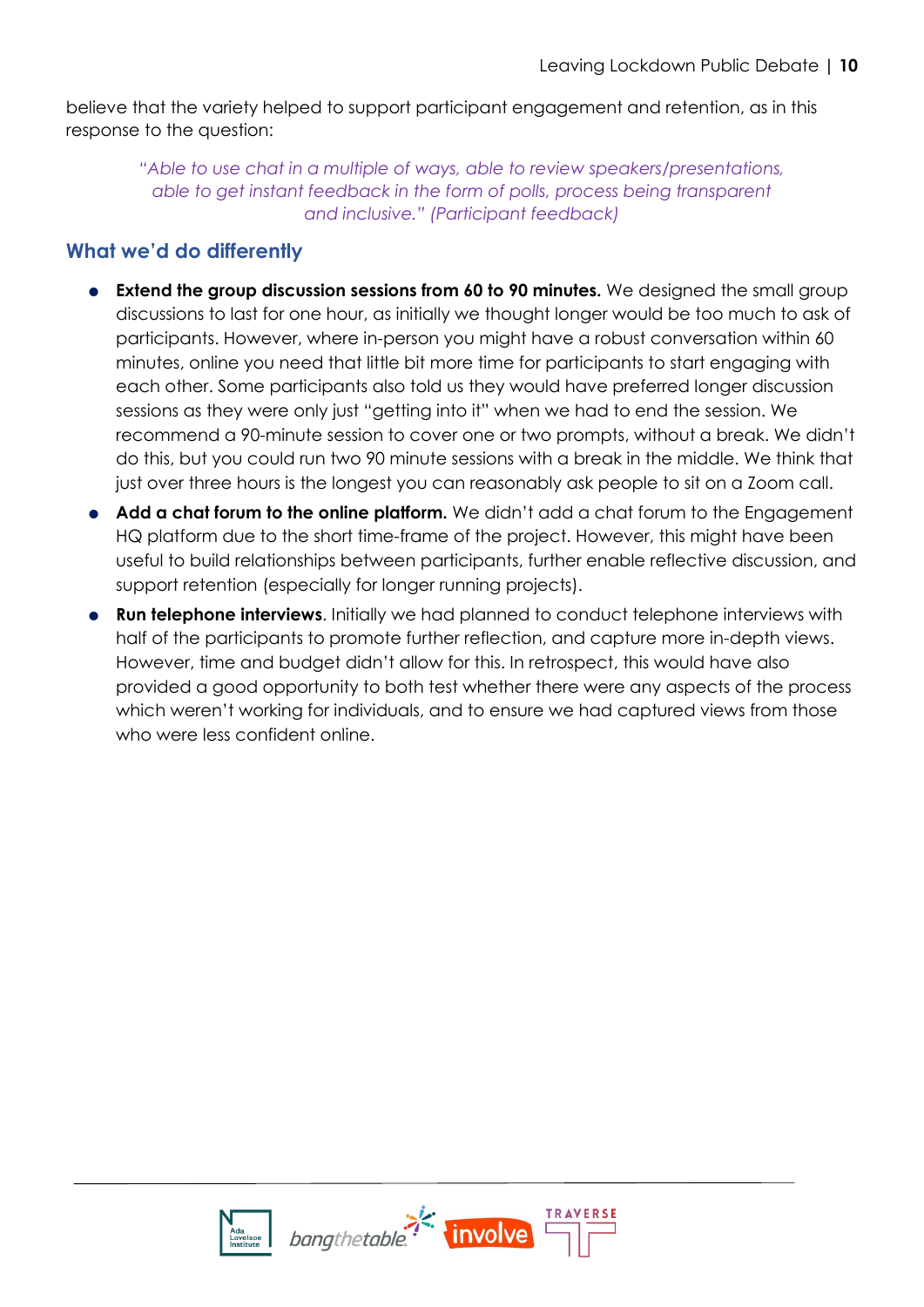## <span id="page-10-0"></span>**3. Hearing a diversity of voices**

Deliberative processes need to include a diverse range of people in order to ensure participants can consider and reflect upon a wide range of perspectives.

## <span id="page-10-1"></span>**How we did it**

As this project was funded entirely by the partner organisations, the recruitment approach was pragmatic. To make the most of our teams' networks we focused on two locations - one urban and one rural - where our team had connections to the local community outside of their professional relationships. These were Camden and Kent). We promoted the opportunity through mutual aid groups and local community organisations. We were clear within the advert about the timeframe of the project, the type of commitment, and incentive (£120).

Potential participants completed a short demographics form, to enable us to select the most diverse sample available. After reviewing the initial demographics we carried out a second round of more targeted recruitment, contacting additional local groups, and inviting those who had expressed an interest to share the invitations, particularly with male participants who were underrepresented.

## <span id="page-10-2"></span>**What happened**

- Of a total of 54 expressions of interest we sent invitations to 31 participants, of whom 29 accepted and 1 dropped out after the second week. A total of 28 participants stayed throughout the project. This compares favourably with retention levels for face to face deliberative processes.
- The final sample was broadly representative of the population in terms of demographics, although slightly skewed towards female participants, and against the youngest/oldest age groups.
- We included a question in the feedback form asking participants if at any point during the process they had felt something was preventing them from taking part fully, to capture experiences of exclusion. Although none of the 19 respondents said they had felt excluded there were a number of comments and suggestions, including challenges with internet connections and learning new technology which they had to overcome in order to participate. Our interpretation of this is that the technology is there or thereabouts, but we need to ensure that we don't rely on any one method or session and ensure time to support those who experience issues.

### *"I had one of the sessions where I could not access the Zoom meeting but that was a technical hitch on that particular evening"(Participant feedback)*

#### **Face-to-face vs online**

There has been much debate amongst the practitioner community about the benefits and limitations of working online since the lockdown prompted a rapid change. Our project can offer some evidence on this from the participant perspective.

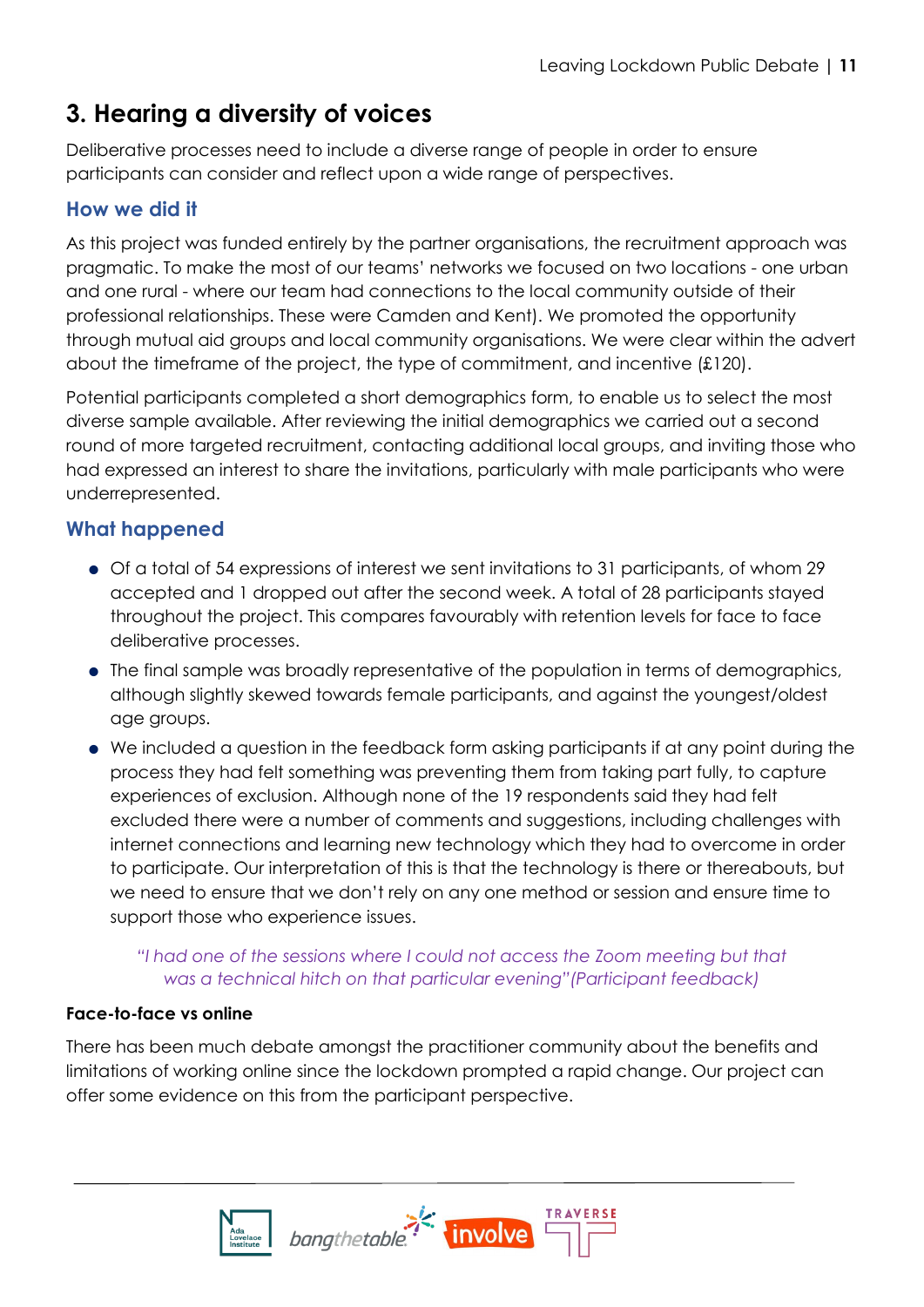

In our feedback form, we asked participants how well they felt the debate worked online vs face-to-face. Although there mixed views, 12 of 16 told us they felt it worked comparatively well. The participant who disagreed commented that the conversation would have 'flowed better' face-to-face but acknowledged that this was a good way of doing things in the circumstances. For those who were unsure one described the setting as 'artificial', another suggested it could have been smoother face-to-face and the third said:

### *"I would prefer to do this face-to-face, but realistically, in more normal circumstances, I may not have had time to attend a face-to-face event." (Participant feedback form)*

This was one of three participants who commented that they would have been less likely to attend a face to face equivalent due to the lack of travel. There were also two participants who suggested that they had been able to speak more freely online:

#### *"If anything, I think people probably felt a little more free to express their feelings, I for one sometimes struggle in face to face meetings to give all my feelings across. Zoom is safe." (Participant feedback form)*

It seems clear that online engagement isn't everyone's preference, but it also provides an opportunity to include people for whom face-to-face engagement is exclusionary in and of itself. Many people would not be comfortable taking place in a group discussion in a village hall no matter how carefully facilitated. Equally there are many who would not want to take part online.

In our view, the point is not to contrast these methodologies and look for a winner or loser, this is a distraction from the real work of understanding the ways in which deliberative practices, as an extension of policy making, can be exclusionary.

## <span id="page-11-0"></span>**What we'd do differently**

- Having established that the geographically focused community recruitment approach is successful, it would be relatively simple to expand the sample to more locations, allowing for representation from the four nations, for example.
- We are currently reflecting on the extent to which reflective and representative sampling does not take into account how different groups in society are disproportionately impacted by certain issues. In future, we may review our sampling practices to be guided

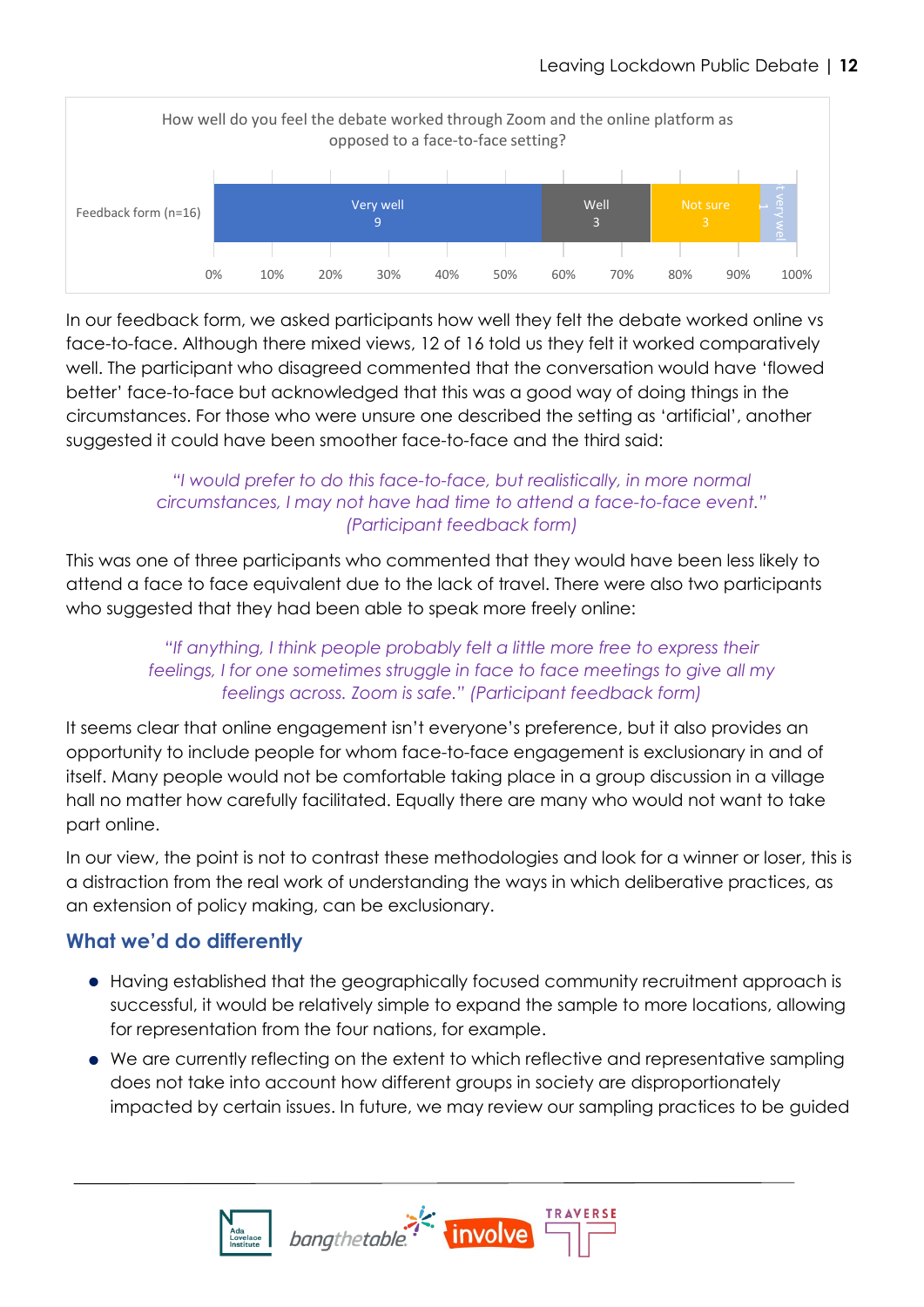by ensuring voices that have been historically ignored or suppressed, and yet disproportionately impacted by the topics under discussions, are better represented than traditional representative sampling would allow.

• A key limitation of the sample was that it only included participants who were already comfortable enough online to sign up via the recruitment survey. We believe that with a small amount of additional time and budget the rapid online deliberation approach could act as a steppingstone to getting online. Using the community recruitment approach to involve people who are not currently online, providing them with simple internet enabled devices and a remote onboarding process, the three-week project could serve as an introduction to using digital communication tools.

## <span id="page-12-0"></span>**4. Embracing complexity, while exploring consensus**

Deliberation is most helpful when navigating complex and controversial topics as it provides space for participants to consider difficult trade-offs, and weigh the long-term consequences of issues or decisions. Participants need to be able to share divergent views, as well as identify areas of consensus.

Part of the point of exploring consensus is usually to arrive at decisions or recommendations that directly influence policy. As we weren't working with a pre-defined policy client, it wasn't appropriate to seek to create recommendations with participants. In addition, the subject matter meant that there wasn't enough evidence in the public domain for participants to effectively explore trade-offs together.

We were also aware that the rapidly shifting reality of COVID-19 in the UK meant that we didn't want to focus in detail on one particular area, only to find that it became irrelevant to public debate by the next news cycle.

### <span id="page-12-1"></span>**How we did it**

- We used one policy example the COVID-19 tracing app to explore broader questions of public value. We directly asked participants which values were important to them, and to consider how any strategy might embrace these values.
- We reviewed all the questions that participants asked during the entire process: through the plenary Q&As with specialists, via the online platform, and also in the discussion groups - and collated those questions into thematic areas, with the main questions listed under them. We then reviewed these questions with participants, asking them to support our analysis process by clustering, editing, and prioritising.
- We collated all the ideas that participants expressed during the process both those we had prompted via the online platform, and those that arose from discussions. We worked with participants to cluster and synthesize these ideas further.
- We did all of the above through screen-sharing PowerPoint slides on Zoom showing participants the values, questions, and ideas, with the facilitator editing them live.



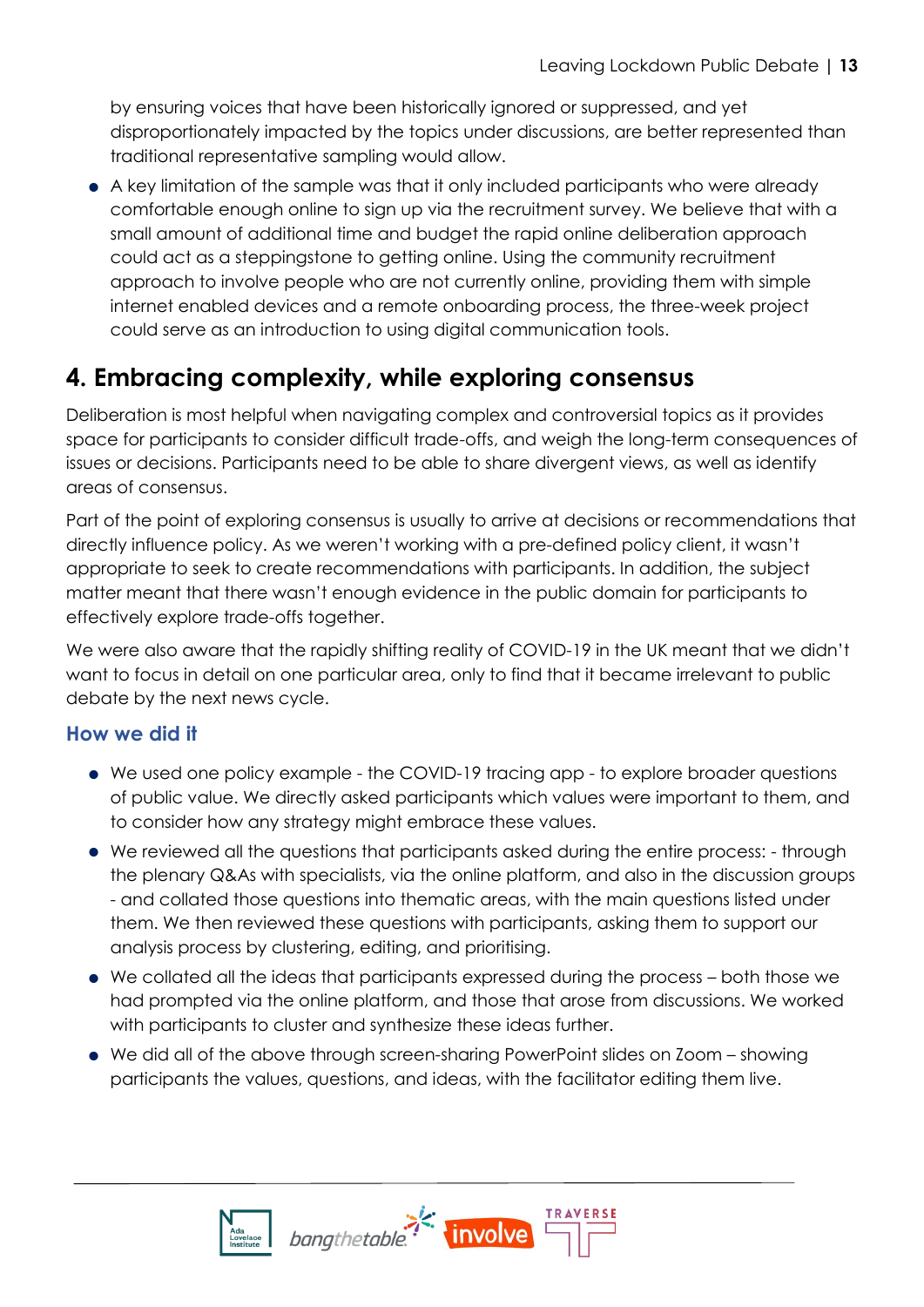• We asked participants what their hopes are from the findings of the process to inform how we moved forward.

## <span id="page-13-0"></span>**What happened**

- Our work in this way with participants resulted in how we structured our findings (to be presented by the Ada Lovelace Institute in a separate report).
- Participants responded well to the challenge of synthesising and prioritising their values, questions, and ideas, making recommendations for changes and combinations that brought real value.
- Reflections from facilitators showed that marshalling consensus work online is particularly challenging. In face-to-face settings facilitators can "read the room", and work organically with a group to explore consensus. Online, there is more of a necessity for structure, resulting in a less dynamic process.
- Some participants told us they found some sessions repetitive and quite granular, as we were using one example of the tracing app to explore a range of different themes.

*My only criticism is sometimes the questions explored were quite detailed and data focused - which I know is the purpose of this group discussion - but with current affairs it is hard to separate our feelings on how we view data issues, out of context with who is going to be managing the data. (Participant feedback form)*

## <span id="page-13-1"></span>**What we'd do differently**

- Share emerging findings with participants earlier in the process (potentially as the weekly activities) and ask them to work collaboratively, but asynchronously, using either the Engagement HQ platform, or something such as Google Docs or Mural to synthesize and prioritise. This would mean that the discussion sessions could review the suggestions made by participants during the course of the week, and participants could navigate a different platform in their own time, rather than at the same time as being on a video call.
- A policy client would of course change the dynamic of the outputs we would work towards with participants. However, as discussed this would also provide some disadvantages in other ways.

## <span id="page-13-2"></span>**Final thoughts**

Our experience in this project challenged some of our fundamental assumptions about engagement. As practitioners, we design deliberative engagement, and we strive to make our work inclusive. However, within the settings we found ourselves, we were challenged to really think about what those really mean. As demonstrated in this report, we looked at the component parts of deliberation, and thought about how best to achieve the same outcomes through this process, but there are other elements to deliberation that we haven't explored in as much depth. For example, we assumed that we must be in dialogue with other people as part of a deliberative process, but found ourselves wondering if can you deliberate by yourself,

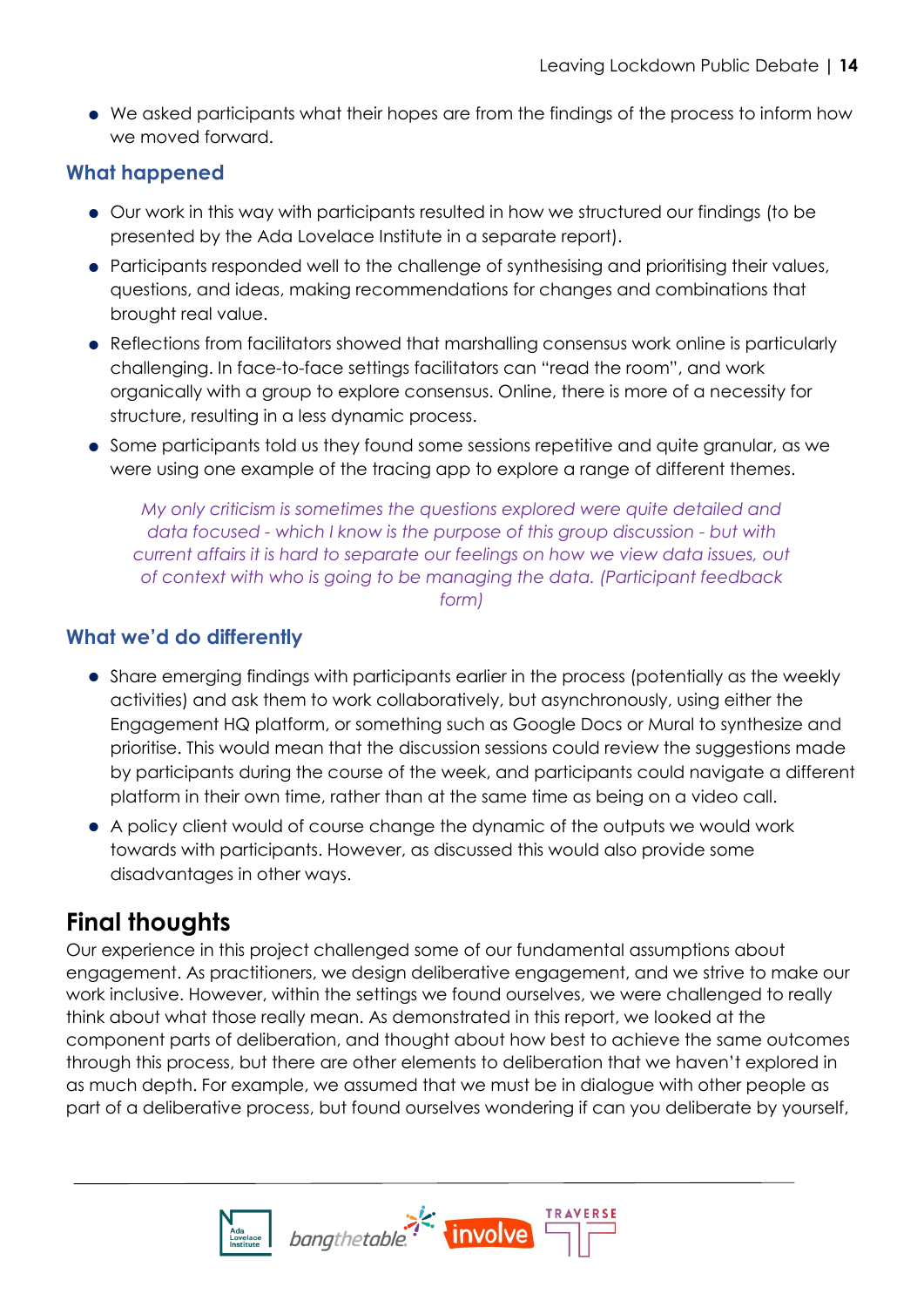and contribute to a wider conversation through asynchronous interaction. During the Lockdown Debate, there was a range of extremely significant news events, including the launch of the tracing app in the Isle of Wight, Dominic Cummings' press conference, the death of George Floyd and the Black Lives Matter protests. It was clear through the discussions that the breaking news was impacting participants' views, and fed into their thinking between sessions and their interaction on the online platform. We started considering the extent to which interactions with current events form part of people's deliberation When does that stop being deliberation and start being something else? And when does that start to matter?

Considering inclusion, we know that online engagement provides challenges around digital inclusion, which we couldn't overcome within this project. However, some of our participants told us they wouldn't have joined in-person workshops, helping us understand that online practice includes people whom face-to-face excludes. In addition, while our sample was broadly representative, did that really mean we had a diversity of voices? The much-needed conversations prompted by the Black Lives Matter movement have led us to consider how the traditional engagement and participation culture and structure we are operating within exclude people – regardless of the design or the platform. To what extent can we really address or challenge systemic and structural injustices through deliberation design?

This project and report certainly doesn't have all the answers, but it did perhaps help us frame some questions we think are important to address in our work going forwards. A key reason for embarking on this project was for the conversations we hoped it would start and support. While it was a complete experience in and of itself, it was also intended to contribute to a wider discussion of how we best involve the public in decision-making in an inclusive and deliberative manner, at a time of national crisis. We look forward to hearing your views.